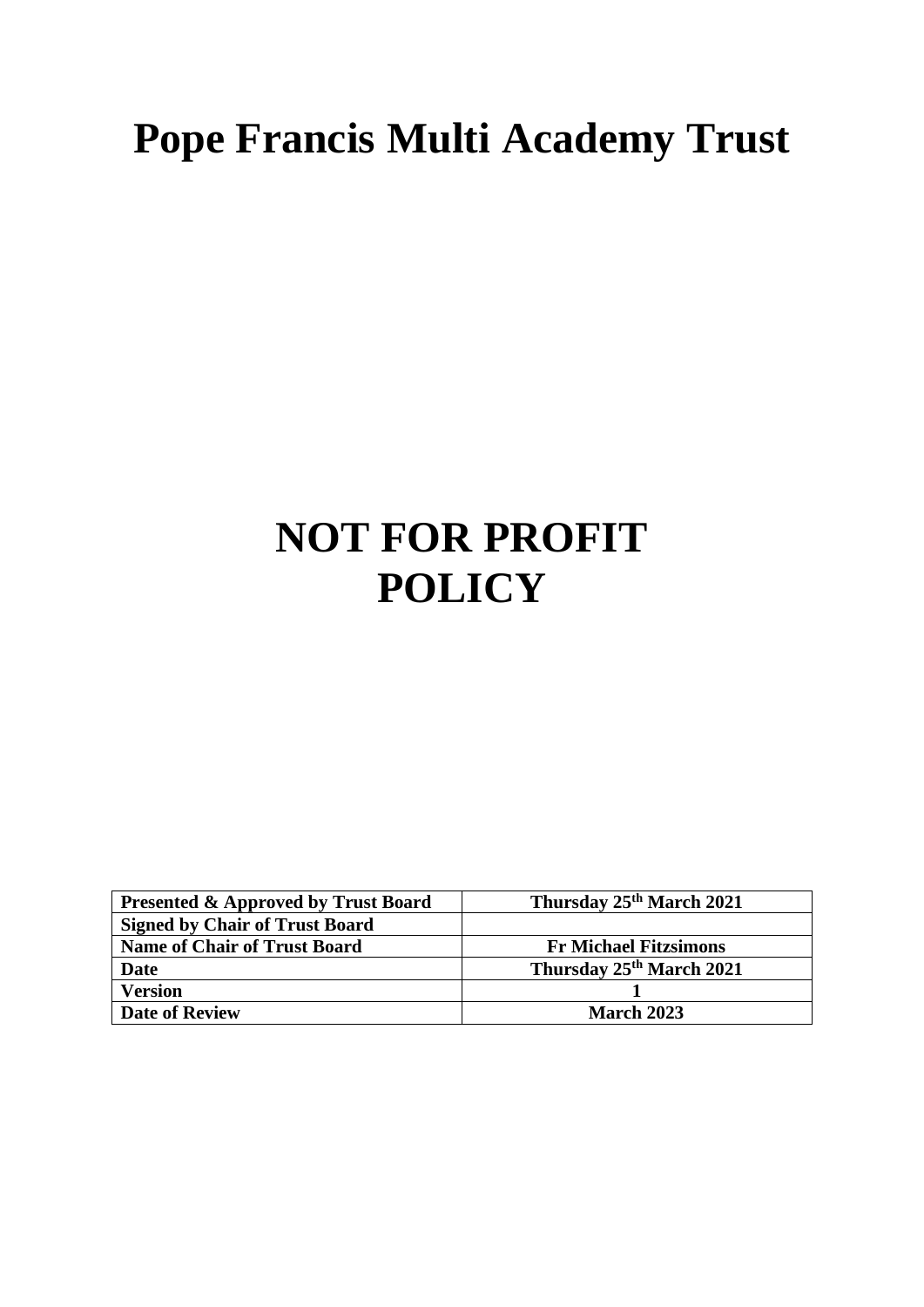This not for profit policy applies to contracts for goods and services agreed on or after 1<sup>st</sup> April 2021.

This policy relates to the Pope Francis Multi Academy Trust, hereafter referred to as the Trust.

The Trust must pay no more than 'cost' for goods or services provided to it by the following persons ('services' do not include services provided under a contract of employment):

- any member or trustee of the Trust;
- any individual or organisation connected to a member or trustee of the Trust.

The 'at cost' requirement applies to contracts or goods and services from a related party exceeding £2,500, cumulatively, in any one financial year.

For these purposes, where contract takes the Trust's cumulative annual total with the related party beyond £2,500, the element above £2,500 must be at no more than cost.

In relation to organisations supplying legal advice or audit services to the Trust, the 'at cost' requirements applies where the organisation's partner directly managing the service is a member or trustee of the Trust but not in other cases for those organisations.

In relation to dioceses, the contributions made by the Trust to its diocese for services it receives associated with securing the Trust's religious character and ethos, which only the diocese can provide, are regarded as meeting the 'at cost' requirement.

For these purposes, the following persons are connected to a member or trustee:

- a relative of the member or trustee. A relative is defined as a close member of the family, or member of the same household, who may be expected to influence, or be influenced by, the person. This includes, but may not be limited to, a child, parent, spouse or civil partner;
- an individual or organisation carrying on business in partnership with the member, trustee or a relative of the member or trustee;
- a company in which a member or the relative of a member (taken separately or together), and/or a trustee or the relative of a trustee (taken separately or together), holds more than 20% of the share capital or is entitled to exercise more than 20% of the voting power at any general meeting of that company;
- an organisation which is controlled by a member or the relative of a member (acting separately or together), and/or a trustee or the relative of a trustee (acting separately or together). For these purposes an organisation is controlled by an individual or organisation if that individual or organisation is able to secure that the affairs of the body are conducted in accordance with the individual's or organisation's wishes;
- any individual or organisation that is given the right under the Trust's articles of association to appoint a member or trustee of the Trust; or anybody related to such individual or organisation;
- any individual or organisation recognised by the Secretary of State as a sponsor of the Trust; or anybody related to such individual or organisation.

A body is related to another individual or organisation if it: